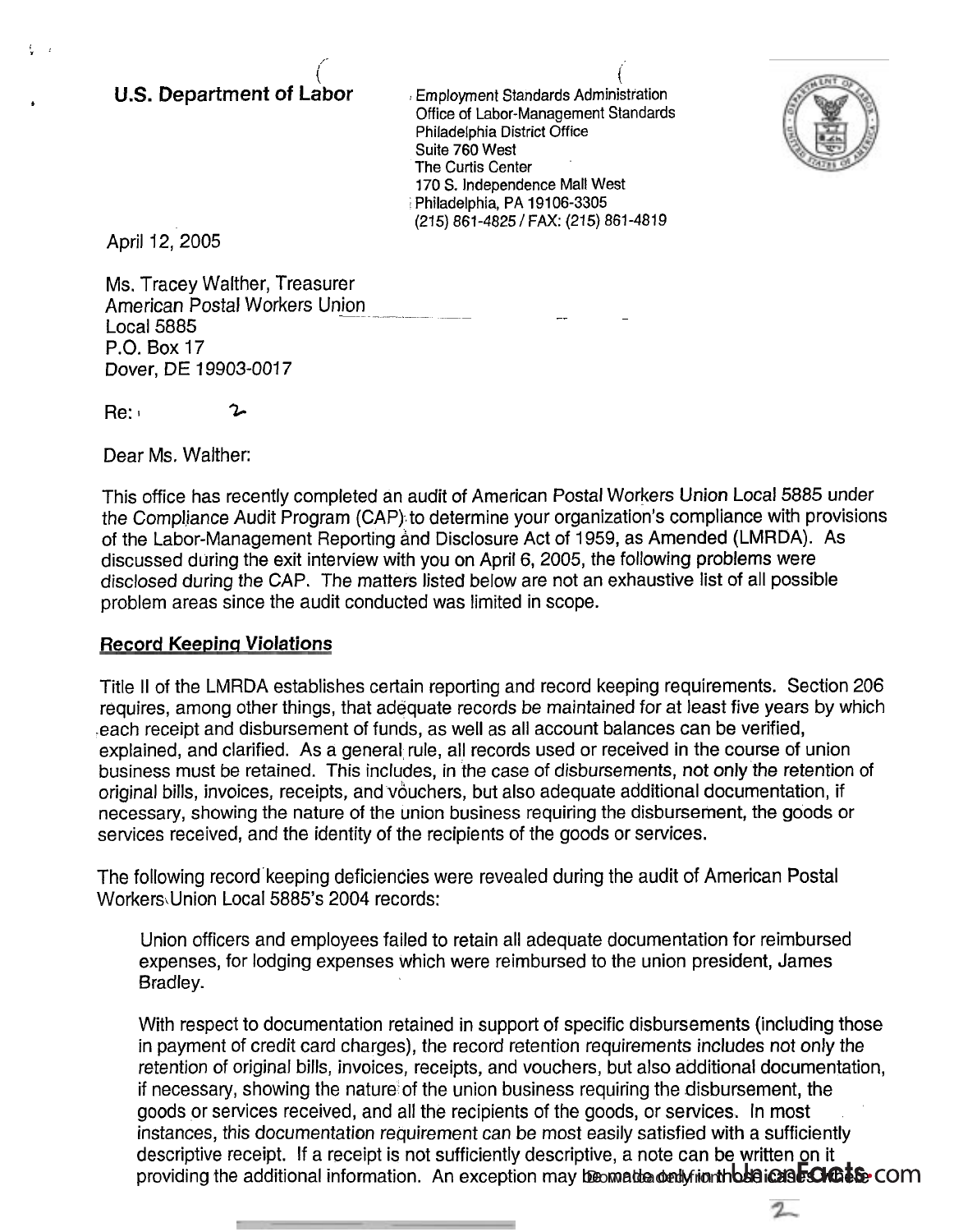**r(** 

1) other equally descriptive documentation has been maintained, and 2) there is evidence of actual oversight and control over disbursements.

As agreed, provided that American Postal Workers Union Local 5885 maintains adequate documentation for its disbursements in the future, no additional enforcement action will be taken regarding this violation.

## **Inadequate Bonding**

The audit revealed a violation of LMRDA Section 502 (Bonding), which requires that the union's officers and employees be bonded for no less than 10% of the total funds handled by those individuals or heir predecessors during the preceding fiscal year. Local 5885's officers and employees are currently bonded for \$2,500, the union should have been bonded for at least \$2,670 for its fiscal ending 6/30/05. The union must maintain adequate bonding coverage for its officers and employees.

## Form **LM-3 Labor Organization Annual Report**

The audit revealed your organization 'was not reporting allowances and disbursements to its officers correctly on the Form LM-3 Labor Organization Annual Report. These disbursements and allowances were reported in item 48 as Office & Administrative Expenses. Item 24 - All Officers and Disbursements to Officers of Form LM-3 requires that all salaries and other direct and indirect disbursements to officers during the reporting period be listed in the appropriate column. The gross salary of each officer (before tax holdings and other payroll deductions), including "lost time'' or time devoted to union activities is reported in Column D. Column E is where the total of all other direct and indirect disbursements to each officer other than salary, including allowances, disbursements which were necessary for conducting official business of your organization, and disbursements essentially for the personal benefit of the officer and not necessary for conducting official business of your organization is reported. Examples of disbursements to be reported in Column E include: allowances paid or the basis of mileage or meals; all expenses for officer's meals and entertainment; and various goods and services furnished to officers but charges to your organization. Refer to the instructions for Form LM-3 provided at the exit interview for complete details on ltem 24.

As per our conversation during the exit interview you must file an amended report for the fiscal ending June 30,2004. The amended report must be submitted to this office no later than April 26, 2005.

The audit revealed that only one signatory is required to withdraw funds from the union's checking account. Although this is not in violation of the LMRDA, it is highly recommended that at least two signatories be required to withdraw funds from the union's checking account.

1 strongly recommend that you make sure that this letter and the compliance assistance materials that were provided to you are passed on to yours and Mr. Bradley's successors at whatever time you may leave office.

T.

L.